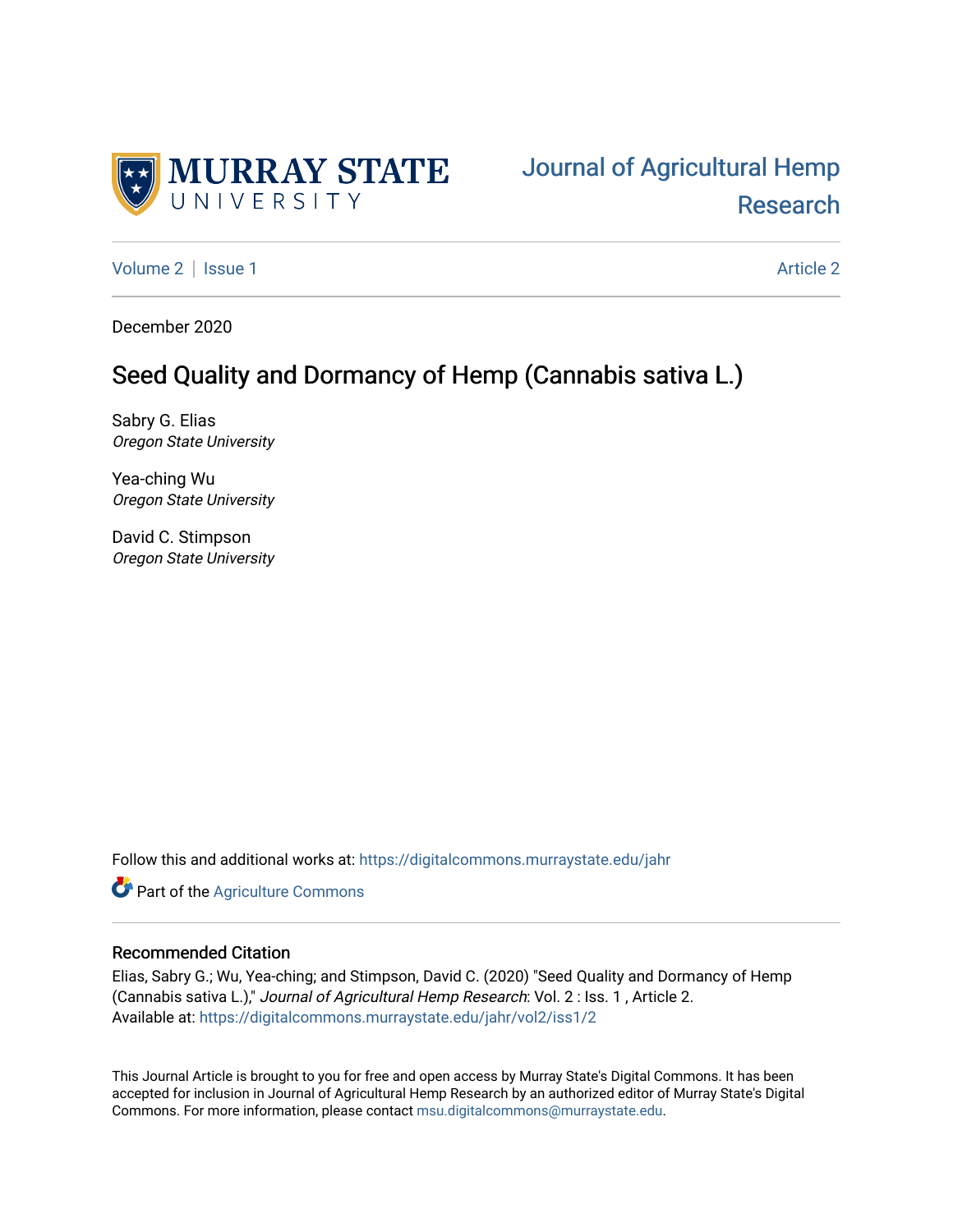# Seed Quality and Dormancy of Hemp (Cannabis sativa L.)

## Cover Page Footnote

ACKNOWLEDGMENT We would like to thank International Hemp Exchange for providing the seeds used in this study.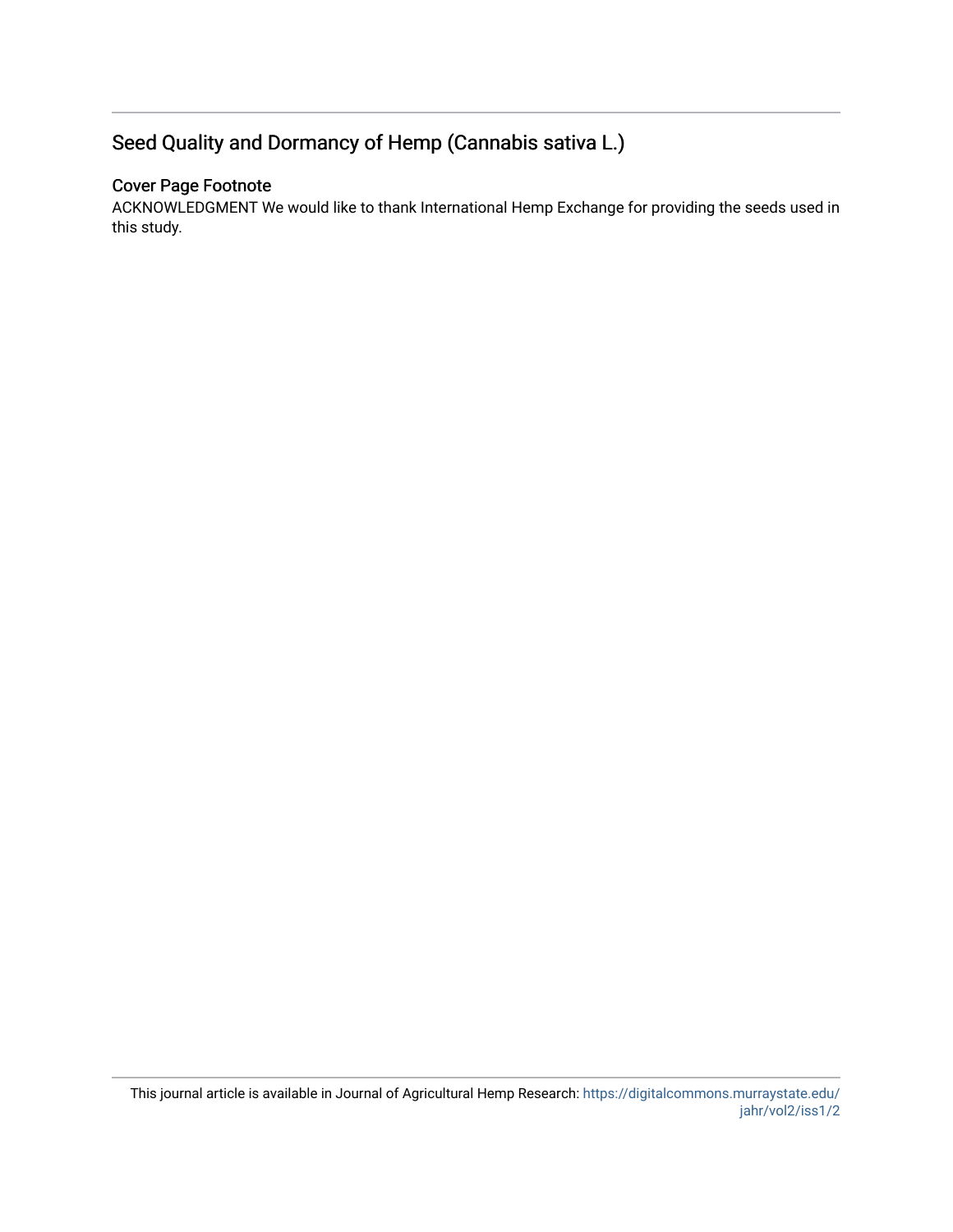## **ABSTRACT**

Hemp has great potential as a cash crop for growers in the US because of its multiple uses in food, pharmaceutical, and industrial products. Seed quality and dormancy research had been put off for decades. The indeterminate flowering pattern of hemp results in harvesting seeds with varying maturity levels, affecting their quality. The objectives of this study were to: 1) investigate the differences in quality of seeds harvested from different locations on the same plant, 2) determine suitable viability and vigor tests for evaluating hemp seeds, and 3) examine the extent of dormancy in newly harvested seeds and develop a dormancy-breaking method. Two hemp varieties, Merlot (ML) and Berry Blossom (BB) were evaluated. BB had smaller seeds than ML. Seeds from the upper 2/3 part of the plants (more mature) were harvested separately from the lower 1/3 (less mature). The lower part was harvested 7 d after the upper part. Seeds were tested 21 d after harvest. Seed quality was measured by standard germination (SGT), tetrazolium (TZ), accelerated aging (AAT), and speed of germination (SGI) tests. Dormancy was measured in weekly intervals. Difference in seed size did not affect seed quality. Seeds harvested from the upper part of plants had better quality than those from the lower part, however, it became similar to the upper part after 8 d. TZ, SGT, AAT, and SGI were suitable for measuring seed quality. Both varieties had a short-lived dormancy of 35-42 d. Prechilling treatment at 10°C for 5 d was effective in breaking dormancy.

**Abbreviations:** AAT, Accelerated aging test; AOSA, Association of Official Seed Analysts; BB, Berry Blossom; ISTA, International Seed Testing Association; ML, Merlot; SGI, speed of germination index; SGT, standard germination test; and TZ, tetrazolium test.

## **INTRODUCTION**

Hemp, *Cannabis sativa* L., is an annual dicotyledonous plant belongs to Cannabaceae family (Chase, 1998). The seed of hemp is botanically called achene fruit (Bócsa and Kraus, 1998). Hemp has a wide range of applications, including pharmaceutical products, food, fiber, and other industrial usage such as textile, rope, bioplastics, insulation, biofuel, and other uses. In addition to being rich in unsaturated fatty acids, hemp seeds are also rich in proteins, (USDA, 2016). Currently, more than 30 nations grow industrial hemp as an agricultural commodity. Although global hemp production declined significantly from its peak in the 1950s, over the past decade it has rebounded in response to consumer demands and policy changes. According to 2018 U.S. market and import data for hemp products and ingredients, the demand for hemp has grown exponentially in the last few years (Johnson, 2018; Mark, and Snell, 2019). Hemp and marijuana belong to the same genus and species, *C. sativa.* However, they are genetically distinct in their chemical composition, uses, and biological effects. Hemp contains less than  $0.3\%$   $\Delta^9$ - Tetrahydrocannabinol (THC), which differentiates it from marijuana that has higher levels of THC. Since the hemp prohibition in the US by the Congress legislation in 1937, research on hemp had been suspended for decades until the 2018 Farm Bill legislation (Hemp History, 2019; USDA, Hemp Information for Producers, 2018). Hemp is now once again a popular crop, but it is not easy to grow. Autoflowering, feminized seeds, photoperiodism, dormancy, and seed quality are just some of the production issues in urgent need of comprehensive studies (Salentiji et. al., 2019; CHTA, 2019).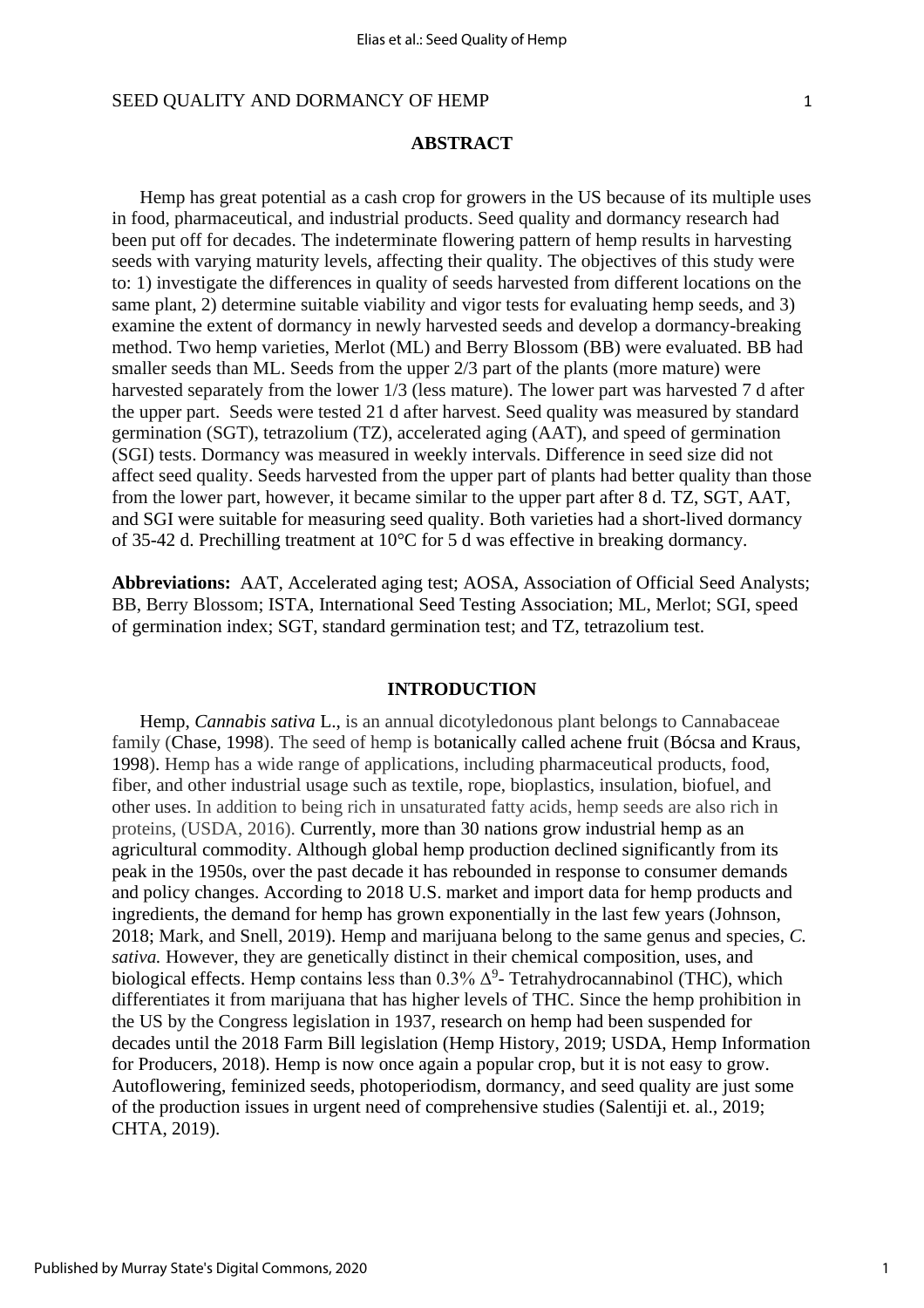Hemp plants have an indeterminate flowering pattern, where flowers continue to form over a period of time, developing seeds with different ages on the same plant at the time of harvest (CHTA, 2019). Peanut *[\(Arachis hypogaea\)](https://www.sciencedirect.com/topics/agricultural-and-biological-sciences/arachis-hypogaea),* canola *(Brassica napus),* and [Lentil](https://www.sciencedirect.com/topics/food-science/lentil) *(Lens culinaris),* are examples of the crops that have an indeterminate growth habit similar to hemp (Barkley et al., 2016**;** Elias and Copeland, 2001; [Nleya](https://www.sciencedirect.com/science/article/pii/B9780123944375001935#!) et al., 2016). Female plants develop their inflorescences at the apex of the central stem and appear in racemes (Bouloc, 2013). Seeds at the top of the plant mature earlier than those in the lower part. This flowering system produces a mixture of well-developed and under-developed seeds at the time of harvest, which may affect the physiological quality of seeds. Examining the difference in the quality of hemp seed harvested from the top and lower parts of the plants was one of the focal objectives in this study. Mishchenko et al. (2017) reported that hemp achene fruits begin to ripen at BBCH 81 and reach full maturity at BBCH 89. The BBCH (Biologische Bundesantalt, Bundes-sortenamt und Chemische Industrie, Germany) is a scaling system for the uniform coding of phenological stages of growth and development in different species (Meier, 2001). In addition to the BBCH scale, we used the visual coloring scheme in descripting the stage of maturity at which we harvested the hemp seeds for the study. Hemp is a short-day plant, which is critical for inducing flowers (Amaducci et. al., 2015; Bócsa and Kraus, 1998). Since different geographical regions have different lengths of dark and light, breeding genotypes for photoperiodism that matches the area of hemp production is needed. Autoflowering which happens when plants automatically switching from vegetative to flowering mode after certain period of vegetative growth without photoperiodism requirement and takes place in cloned plants offers an option for hemp growers to bypass the photoperiodism requirement.

Seed dormancy is a natural mechanism in many plant species to increase the chance of survival. Breeding programs of new varieties constantly aim to reduce dormancy to achieve fast, uniform field emergence. Dormancy can be morphological, related to the seed coat impermeability to water; physical, related to hard seed coat (i.e., shell) as physical barrier to the emergence of radicle and leaves; or physiological, related to hormonal imbalance (Baskin and Baskin, 2014; Copeland and McDonald, 2001). Degree of dormancy varies among species and varieties (Soares et al., 2016). Jovičić et al. (2019) reported that hemp seed may have certain residual dormancy that needs to be investigated in detail. Wild cannabis, also known as feral or ditch weed, is very low in THC, and can stay dormant, viable in soils for up to 10 years. Initial seed moisture content and temperature is imperative for safe storage of hemp seeds (Small and Brooke, 2012; Way of life, 2019). This study was conducted to characterize dormancy and quality of seeds with different maturity stages (ages) grown on the same plant due to the indeterminate flowering pattern. No published data are available in comparing the magnitude of dormancy and the quality of seeds harvested from the upper and the lower hemp plants, not before the hemp prohibition legislation in 1937, or after the 2018 Farm Bill legislation.

The use of high quality seeds is critical in any successful farming system. Selecting improved varieties with desirable traits, adapted to the area of production is key to optimize crop performance, hemp is not an exception. Quality of hemp seed, including viability, vigor and dormancy, has not been well studied. Viability and vigor are fundamentals of seed quality. Environmental and growing conditions during seed development and maturation, along with harvest methods, post-harvest managements, including cleaning, drying, and storage affect seed quality (Elias, 2018). Research related to hemp seed quality is scarce due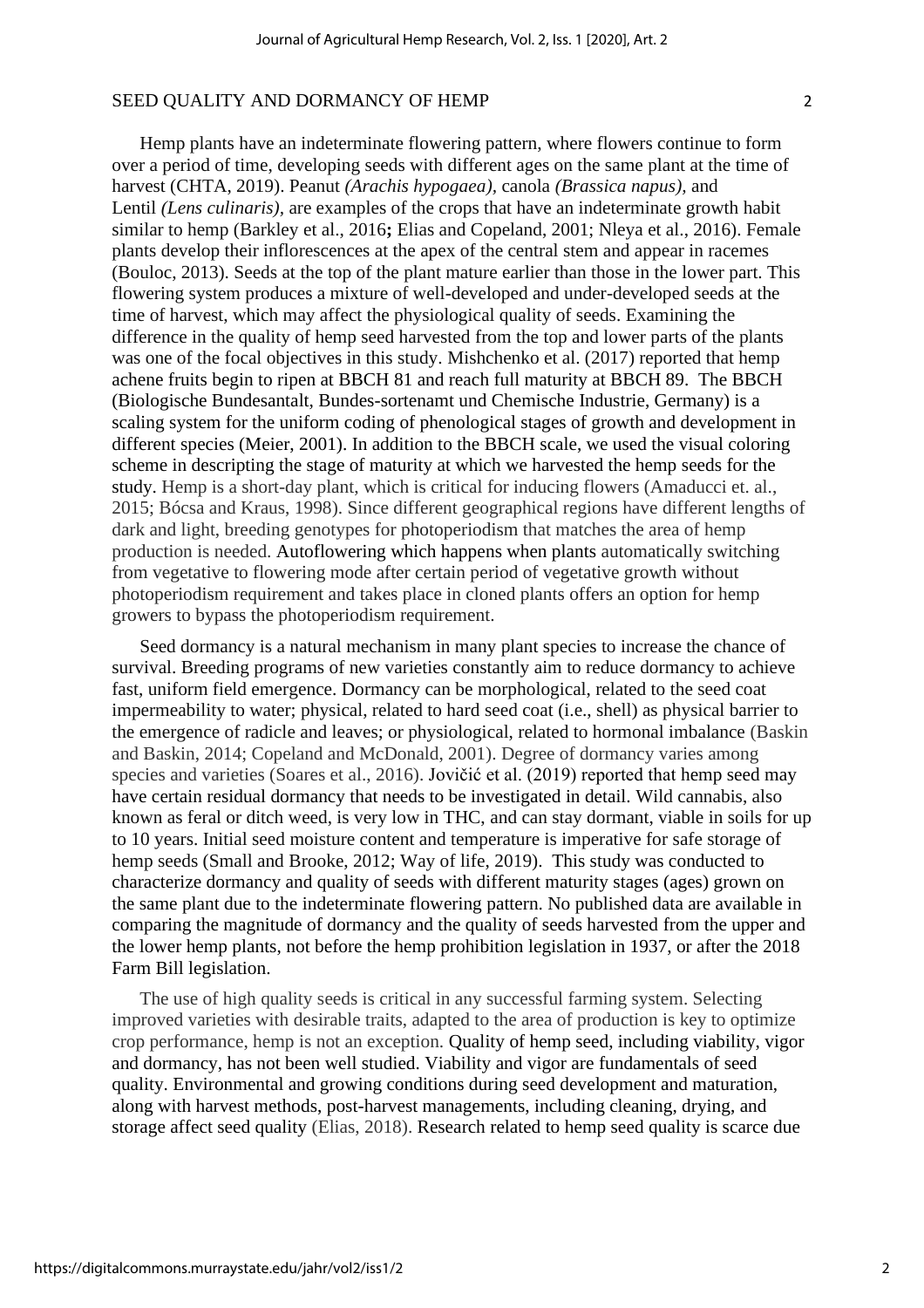to decades of restriction in cultivating this crop. Although seed testing rules include standard germination test procedures (AOSA, 2019; ISTA, 2019), no vigor test is available to measure the quality of hemp seeds in either organizations. This study introduced a new protocol for an accelerated aging test to measure seed vigor of hemp. The test imposes stress conditions of high temperature and relative humidity (RH) on seeds. After the stress period, high quality seeds produce higher percentage of normal seedling at the end of the germination test period than lower quality seeds. This will be the only vigor test currently available for hemp seeds, and possibly can be adapted by AOSA for laboratories and growers use. This study evaluated the quality and dormancy of hemp seed over a six-week period after harvest.

The objectives of this study were to: 1) examine the extent of dormancy in newly harvested seeds of two hemp varieties and develop a dormancy-breaking method, 2) measure the quality of seeds harvested from the upper 2/3 part of the plants (more mature) and the lower 1/3 part (less mature), and 3) identify suitable tests for measuring seed viability and vigor.

## **MATERIALS AND METHODS**

## **Seed Materials**

Two hemp varieties, Merlot (ML) and Berry Blossom (BB), grown in Jefferson, Oregon (44°43'5"N 123°0'34"W), elevation 70 m, were used in the study. Cloned plants of the two varieties were implanted in a field during the first week of April using standard hemp tillage and fertility practices. Seeds from the upper 2/3 part of the plants (mature early) were harvested separately from the lower 1/3 part of the plant. Seeds from the upper 2/3 part were harvested on 1 July 2019, and on 9 July from lower 1/3 part. Seeds from the upper part of the plant were harvested when seeds reached full maturity stage (BBCH 89), and the color of seeds turned brown. Seeds from the lower part of the plant were harvested at medium maturity stage (BBCH 85), and the color of seeds were light brown. Seeds were stored in polyethylene bags from the time of harvest until evaluating the quality of seeds at room 21°C and relative humidity 42%.

The initial quality of ML and BB seeds was measured for moisture content, viability, and vigor tests 21 days after harvest. Seeds harvested from the upper and lower parts of the plants were evaluated independently at weekly intervals for four consecutive weeks. Seed size of ML was slightly bigger than BB at 73 and 78 seeds  $g^{-1}$ , respectively. All the experiments were conducted at the Oregon State University Seed laboratory.

## **Seed Quality Evaluation Tests:**

The following tests were used to evaluate the initial quality of seeds:

**Standard Germination Test (SGT):** It is a physiological test used to evaluate the viability of seeds, where seeds are germinated under optimum conditions of temperature, moisture, and light. At the end of the SGT test period, the ungerminated seeds were evaluated by the TZ test to determine whether they are viable. Four replications of 100 seeds of each treatment were planted on germination paper towels (Anchor Paper Co. St. Paul, MN) moistened with 0.2% potassium nitrate (KNO3) solution. The paper towels were rolled and placed in plastic bags to keep the moisture intact. The bags were then placed at alternating temperatures of 20-30°C (16 h at 20°C in dark; 8 h at 30°C in light) as prescribed in the AOSA rules for testing seeds (2019). Pre-chilled seeds at 10°C for 5 d and non-chilled seeds of each treatment were germinated and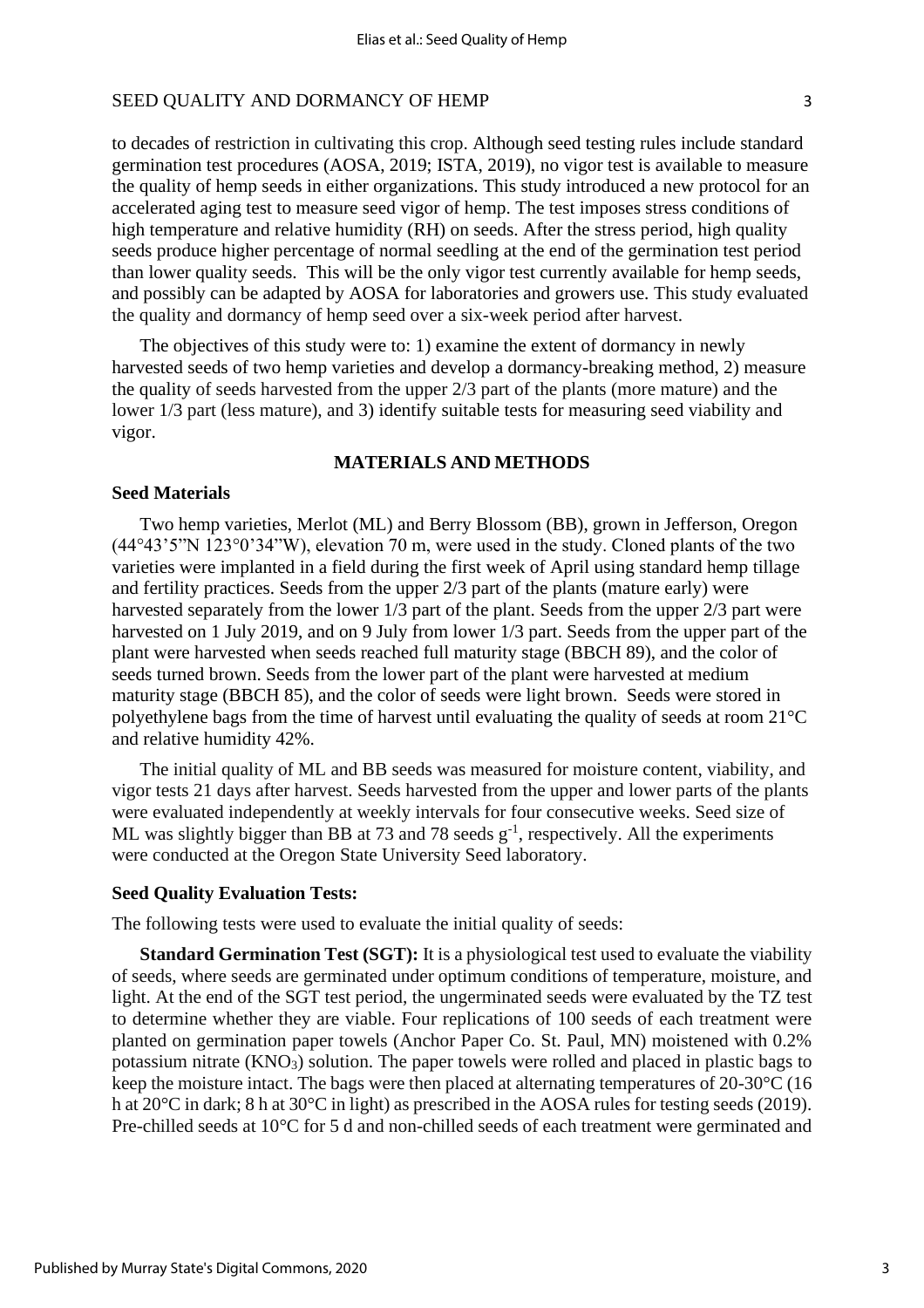the results were compared. Final germination was counted 7 d after planting. Seedlings were considered normal when they developed healthy roots (i.e., primary root not stubby or malformed and/or numerous secondary roots are developed) and healthy shoot (well-developed epicotyl, hypocotyl, and leaves, not deformed) structures. In evaluating the SGT, seedlings are classified into normal and abnormal based on the development of root and shoot structures, and dead seeds, with no growth at all (AOSA rules for testing seeds, 2019). The SGT provides a more comprehensive expression of seed viability than the biochemical TZ test, because the root and shoot developments are visible and evaluated, therefore it relates more to field emergence. Healthy, vigorous seeds are expected to produce normal seedlings under optimum environmental conditions.

**Tetrazolium Test (TZ):** It is a quick biochemical test that determines seed viability based on the activity of dehydrogenase enzymes regardless of the dormancy level (AOSA, 2010, Copeland and McDonald, 2001; Elias at el., 2012). The initial quality of seeds was determined by the TZ test. Unlike the SGT, TZ test reveals viability even if seeds are dormant. Two replicates of 100 seeds from each treatment were used. Seeds were soaked in water for 24 h to soften the tissues and activate the enzymes, and then cut longitudinally, and soaked in 1% 2,3, 5-triphenyl tetrazolium chloride (Sigma-Aldrich, Inc., St. Louis, MO) solution for 16 h at 30°C. Seeds were evaluated under a 7x microscope and classified as viable when the entire embryo (embryonic axis and cotyledons) was evenly stained red (AOSA tetrazolium testing handbook, 2010). Classifying seeds into viable and nonviable in the TZ test is based on the pattern and intensity of staining of the embryonic axes and the cotyledons (Elias and Garay, 2004). When seeds were completely or partially unstained, blotchy, and/or more than one-half of the cotyledons unstained, they were classified as nonviable. Two main advantages of measuring viability by TZ over the SGT: 1) speed because the test can be completed in 48 hours, and 2) the ability to identify viability of dormant seeds without the need to prechilling treatment. However, the actual physiological development of seedlings is not expressed.

### **Dormancy Evaluation**

Dormant seeds are viable, but do not germinate until the dormancy is broken. Exposing wet seeds to cold temperature for a specific period of time is known to break dormancy of many species (Baskin and Baskin, 2014; Elias et al., 2012). In this study, prechilling treatment was used to evaluate its effectiveness on breaking dormancy in hemp seeds. The null hypothesis was that no dormancy in hemp seeds takes place, and thus no difference in germination between chilled and unchilled seeds; the alternative hypothesis was that hemp seeds possess some levels of dormancy, and the pre-chilling treatment would break dormancy and lead to a better germination rate. Seeds of ML and BB from the upper and the lower parts of the plants were germinated with and without prechilling treatments. In the prechilling treatment, wet seeds were incubated at 10°C for 5 d before moving to 20-30°C for 7 d (SGT). Comparing the germination results with and without prechilling treatments revealed the effectiveness of prechilling in breaking dormancy. At the end of each germination test, the ungerminated seeds from both chilled and unchilled treatments were tested by TZ to determine whether these seeds were dead or still dormant.

In order to determine the period of "after ripening" at which all dormancy was broken (Copeland and McDonald, 2001), two subsamples of each treatment were planted with and without prechilling treatments at weekly intervals for four consequent weeks. Similar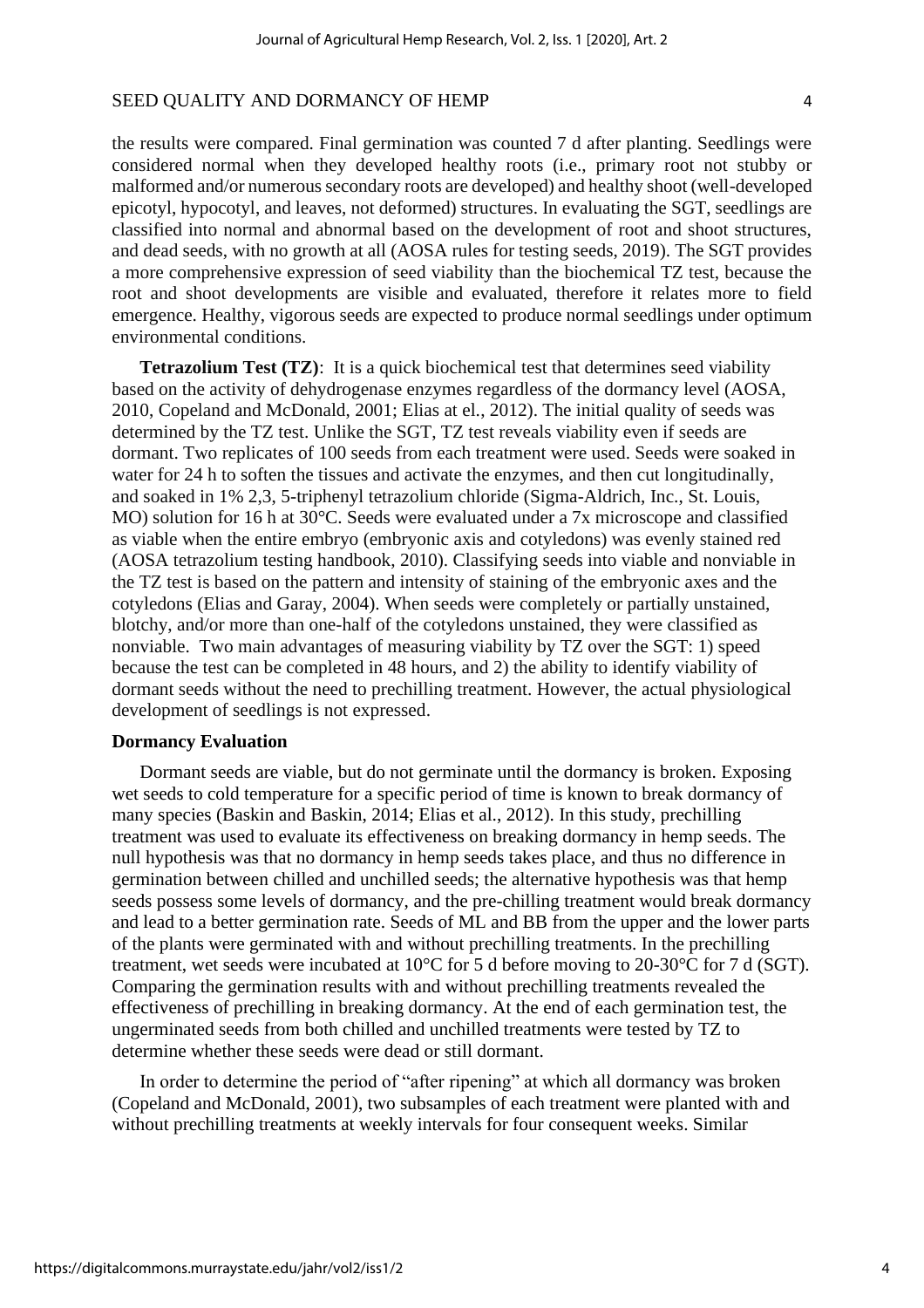percentage of germination of prechill and non-chilled seeds were indicative that dormancy has been broken.

**Vigor Tests:** Speed of germination index (SGI), and accelerated aging test (AAT) were used to evaluate the vigor of seeds harvested from the upper and the lower parts of the plants.

**Speed of Germination Index (SGI):** it is a vigor test that measures the speed at which seed germinate and produce normal seedlings, which is taken as an index of seed vigor. Higher SGI indicates faster germination, thus good vigor and quality index. To determine the SGI, four replications of 50 seeds from each treatment were planted. Number of seeds germinated were counted and recorded daily from day two to day seven (the end of test period). Seedlings are considered normal when they have healthy (not deformed) roots and shoot length 5 mm or more. The following formula was used to calculate the SGI (AOSA Seed Vigor Testing Handbook, 2009; Maguire, 1962):

 $\frac{number\ of\ normal\ seedlings}{days\ of\ first\ count} + \dots + \frac{number\ of\ normal\ seedlings}{days\ of\ final\ count}$  $SGI =$ 

**Accelerated Aging Test:** AAT is a stress test that measures seed vigor by exposing seeds to high temperatures and relative humidity (RH), and then germinating them at optimum temperature (20-30°C) as prescribed in the AOSA, seed vigor testing handbook (2009) and the AOSA rules for testing seeds (2019). At the end of the test period (7 d), high quality seeds are expected to achieve better germination than lower quality seeds. Preliminary trials were conducted using varied combinations of temperatures (ranging from 41to 45°C) and time span (ranging from 24 to 72 h) to determine the AAT parameters. Two replications of 100 seeds from each treatment were placed as a single layer on a wire mesh tray inside a 12 x 12 cm plastic box (Hoffman manufacturing, Jefferson, OR). 50 ml of distilled water was added in the plastic boxes to raise RH. The boxes were placed in an oven (Sheldon Manufacturing, Inc., Cornelius, OR) at 43°C and near 100% RH for 48 h. After the incubation period, seeds were planted following the SGT procedure at alternating 20-30°C for 7 d. Normal seedlings were counted and recorded at the end of the test period.

#### **Statistical analysis**

Four-factor completely randomized design, with four replications was used in the SGT and the SGI experiments. The factors were, varieties, weeks of evaluation (4 wk in the SGT and 2 wk in the SGI), location of seeds on the plant (upper 2/3 and lower 1/3), and prechilling treatment (chill vs. no chill). Two-way ANOVA with two replications was used in the TZ and the AAT experiments. Factors were the variety and location of seeds on the plant, i.e., upper 2/3 or lower 1/3.

The data from SGT, SGI, TZ, and AAT were subjected to analysis of variance (ANOVA). When ANOVA indicated significant effect of treatments on viability or vigor (as tested by respective tests), means were separated using the LSD test at  $P \le 0.05$ . The statistical package MSTAT (Michigan State University) was used in analyzing the data.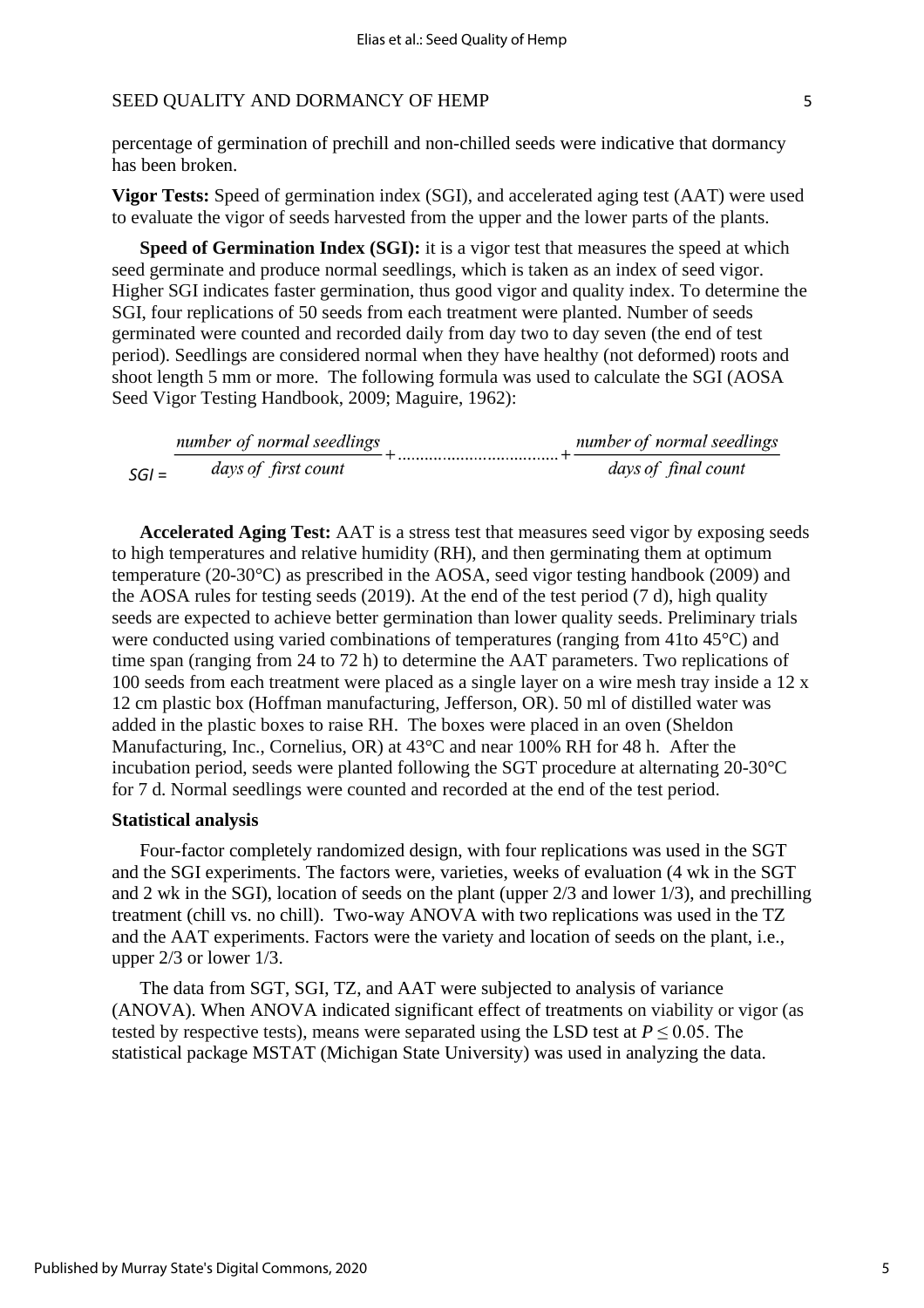#### **RESULTS AND DISCUSSION**

#### **Initial quality of seeds**

The results of the SGT showed that there was no significant difference ( $P \le 0.05$ ) in the initial germination percentage between seeds from ML and BB (Table 1). However, the germination of seeds from the upper and the lower parts of the plants was significantly different at  $P \le 0.001$  (Table 1). The results of the viability by the TZ test showed that seeds harvested from the upper 2/3 had significantly higher viability by TZ at  $P \le 0.01$  (Table 1) at 97% and 96% than seeds from the lower 1/3 of the plants, which had 86% and 88% for ML and BB, respectively (Fig. 1).

**Table 1.** Analysis of variance (ANOVA) for the effects of varieties, location of seeds on the plant, prechilling treatment, and weekly germination on dormancy, viability, and vigor as measured by standard germination test (SGT), speed of germination index (SGI), tetrazolium test (TZ), and accelerated aging test (AAT) of two hemp varieties germinated over 4-week period, with and without prechilling treatments.

| Source of variation             | df             | SGT    | df | SGI           | TZ   | <b>AAT</b> |
|---------------------------------|----------------|--------|----|---------------|------|------------|
| <b>Main effects</b>             |                |        |    |               |      |            |
| Week $(W)$                      | 3 <sup>†</sup> | ***    |    | $ns\ddagger$  |      |            |
| Variety $(V)$ §                 |                | ns     |    | ns            | ns   | ns         |
| Seed Location on plant (L) $\P$ | 1              | ***    |    | ns            | $**$ | ns         |
| Chill/No Chill (CH) #           |                | ns     |    | ***           |      |            |
| <b>Interactions</b>             |                |        |    |               |      |            |
| <b>WV</b>                       | 3              | **     |    | ns            |      |            |
| W x L                           | 3              | $\ast$ |    | ***           |      |            |
| W x CH                          | 3              | ns     |    | ***           |      |            |
| $V \times L$                    |                | ns     |    | ***           | ns   | ***        |
| V x CH                          |                | ns     |    | <sub>ns</sub> |      |            |
| L x CH                          |                | ***    |    | ***           |      |            |
| W x V x L                       | 3              | ns     |    | *             |      |            |
| W x L x CH                      | 3              | $\ast$ |    | $\ast$        |      |            |
| W x V x L x CH                  | 3              | $**$   |    | ns            |      |            |

\*, \*\*, \*\*\* Significant at the 0.05, 0.01, and 0.001 probability level, respectively.

 $\dagger$  In the SGT, seeds were tested at weekly intervals for four weeks (df = 3), and for two weeks in SGI  $(df=1).$ 

‡ ns, non-significant.

§ Merlot and Berry Blossom.

¶ Seeds harvested from the upper 2/3 and the lower 1/3 part of the plant.

# Seeds chilled at 10°C for 5 d before they were moved to 20-30°C for 7 d.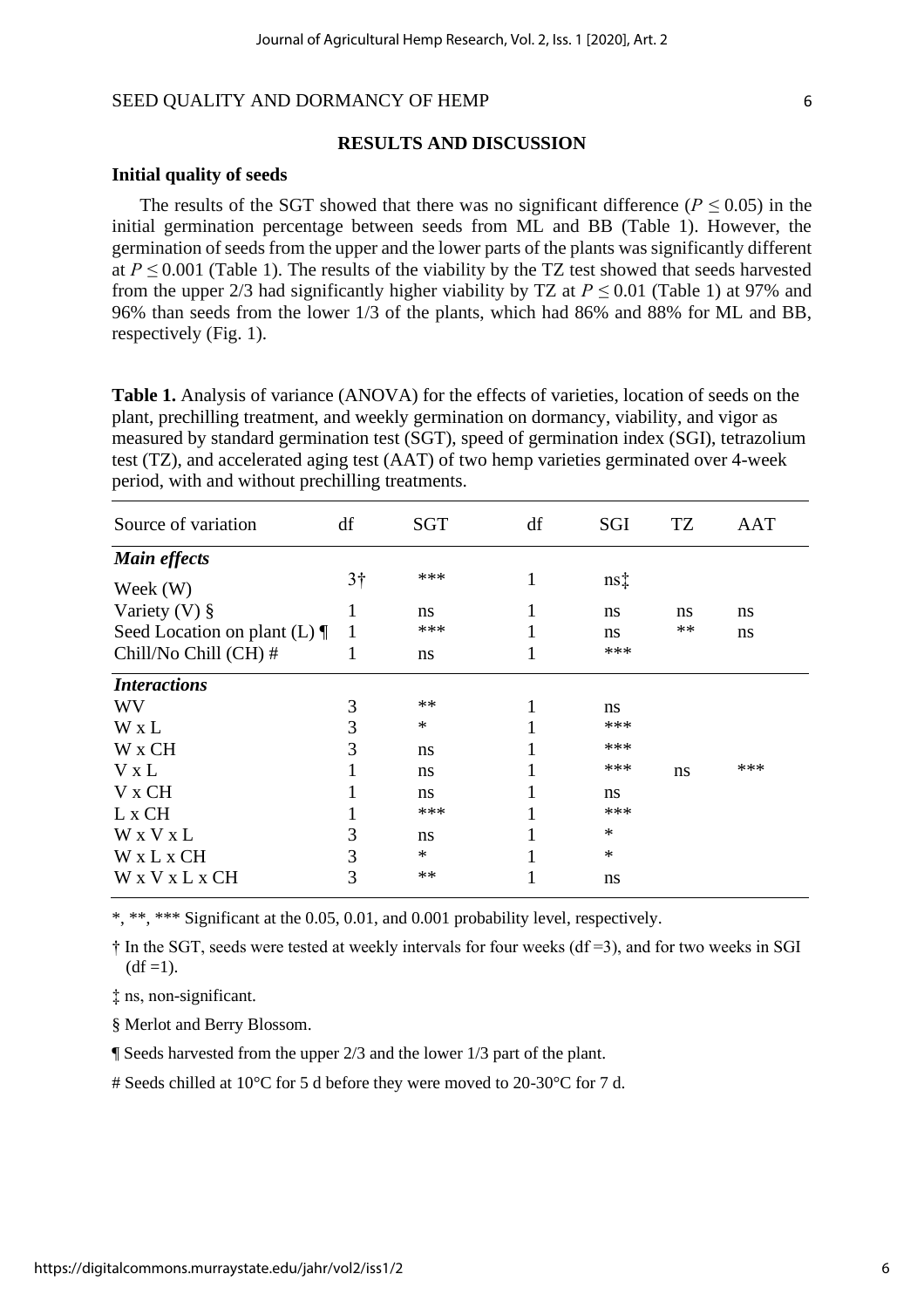## SEED QUALITY AND DORMANCY OF HEMP  $\overline{7}$



Figure 1. Viability by TZ test of seeds harvested separately from the upper  $2/3$  and the lower 1/3 parts of the plants of Merlot (ML) and Berry Blossom (BB) hemp varieties. Means (columns) with overlap error bars are not significantly different from each other ( $P \le 0.05$ ).

The difference in initial quality between the upper and the lower parts of the plant indicated that the seeds from the lower part were not fully matured and may need some extra "after ripening time" to reach maximum potential germination. Approximately 10% of the seeds from the lower part of the plants were slightly smaller than the seeds from the upper part. The indeterminate flowering pattern of hemp inflorescence results in fully matured seeds in the upper part of the plants, displaying better quality than seeds from the lower part of the plant, which needed more time to reach full maturity. Fully matured seeds are expected to have better quality than underdeveloped seeds probably because of the incomplete physiological and biochemical development of immature seed, which affect seed viability, vigor, and consequently seed performance. Although the actual physiological development of seedlings is not expressed in the TZ test, there is a wide interest in this test because of the speed and the determination of seed viability even when seeds are dormant. In the modern, fast-paced global economy, both accuracy and speed of seed testing are crucial. Seed producers, dealers, and companies rely on the availability of quick testing results to make swift and well-informed marketing decisions.

## **Effects of prechilling treatment and location of seeds on plants on germination**

Seeds of ML and BB were germinated at weekly intervals for four weeks. The ANOVA showed that germination rate differed significantly ( $P \le 0.001$ ) from week to week and from the upper to the lower seeds on plants at  $P \leq 0.001$ . However, the differences attributable to varieties and prechilling treatment were not significant at  $P \le 0.05$  (Table 1). Nevertheless, the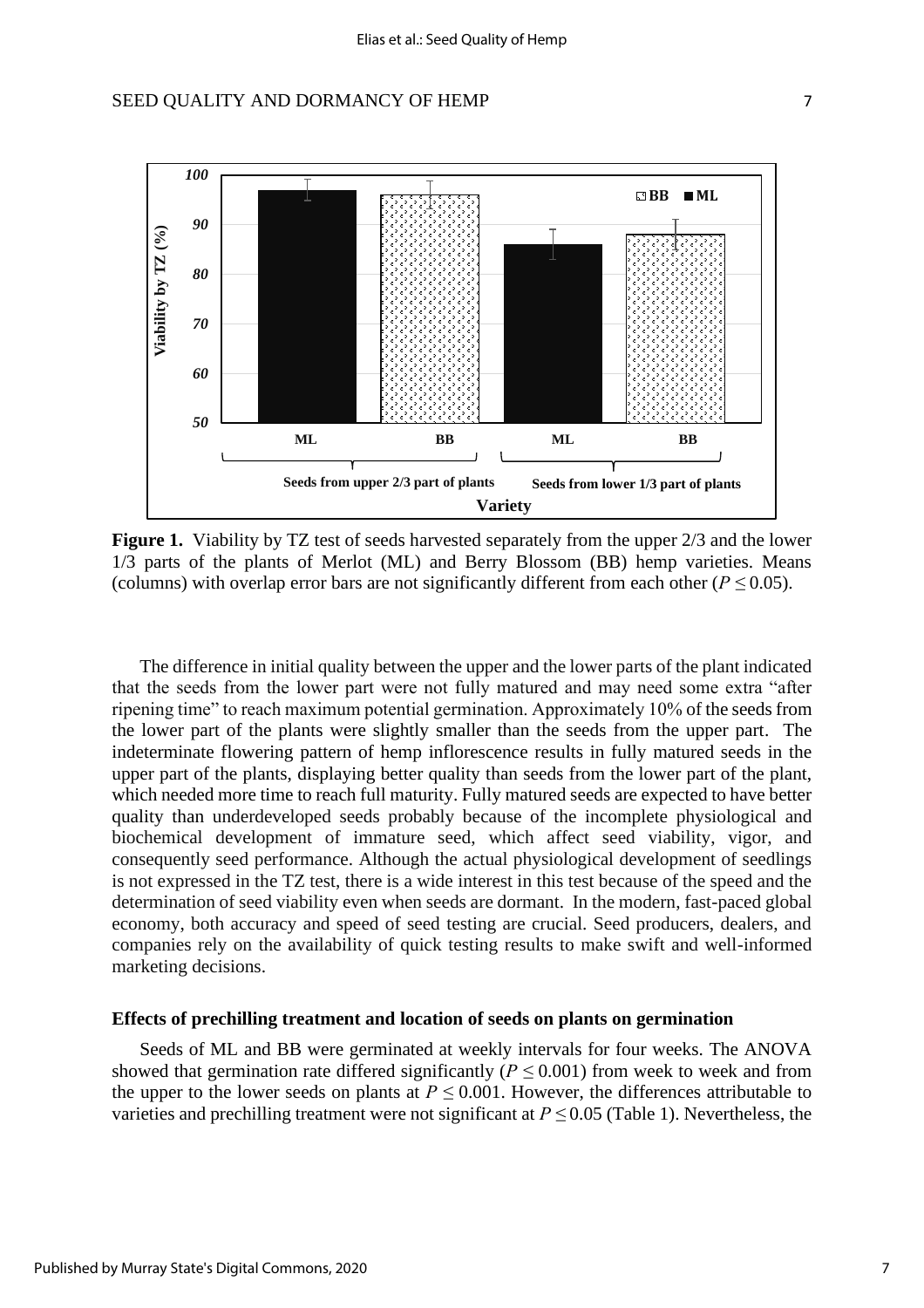interaction between location of seeds on plants and prechilling treatment was highly significant  $(P \le 0.001)$  indicating that the effect of prechilling treatment differed between seeds harvested from the upper and the lower parts of the plants (Tables 1 and 2). Moreover, the 3-way interactions between location of seeds on the plants, prechilling treatment, and weekly germination were significant at  $P \leq 0.05$  (Table 1), indicating that germination did not follow a consistent pattern in response to seed location on the plants and the prechilling treatment over the 4-wk study period. This suggested that the response of seeds with different level of maturity to the prechilling treatment over time is not consistent. Therefore, prechilling the seeds if there is any doubt of dormancy presence is recommended. The significant difference ( $P \le 0.01$ ) in interactions among week, variety, location, and chill treatment suggested that varieties contributed to the difference in germination over the 4-wk period of the study in response to prechilling and seed location (Table 1 and 2).

**Table 2.** Germination of chilled and non-chilled seeds of two hemp varieties tested 21 days after harvested. Seeds were harvested separately from the upper 2/3 and the lower 1/3 parts of the plants.

| <b>Position of</b><br>seeds on<br>the plant<br>at harvest | <b>Variety</b> | No chill |                                              |                          | Pre-chill <sup>+</sup> |                                             |                         |  |
|-----------------------------------------------------------|----------------|----------|----------------------------------------------|--------------------------|------------------------|---------------------------------------------|-------------------------|--|
|                                                           |                | Germ     | Germ<br>$+$<br><b>Viable seeds</b><br>by TZ+ | <b>Dorman</b><br>t seeds | Germ                   | Germ<br>$+$<br><b>Viable seeds</b><br>by TZ | <b>Dormant</b><br>seeds |  |
|                                                           |                |          |                                              |                          |                        |                                             |                         |  |
| Upper $2/3$                                               | ML             | 79       | 94                                           | 15                       | 95                     | 99                                          | $\overline{4}$          |  |
|                                                           | <b>BB</b>      | 91       | 98                                           | 7                        | 93                     | 98                                          | 5                       |  |
|                                                           |                |          |                                              |                          |                        |                                             |                         |  |
| Lower $1/3$                                               | ML             | 95       | 98                                           | 3                        | 91                     | 96                                          | 5                       |  |
|                                                           | <b>BB</b>      | 96       | 98                                           | $\overline{2}$           | 96                     | 98                                          | $\overline{2}$          |  |
| LSD(0.05)                                                 |                | 4.1      |                                              |                          |                        |                                             |                         |  |

† Ungerminated seeds at the end of the germination test were tested by TZ to determine if they were dead or dormant.

‡ Seeds were prechilled at 10°C for 5 d, and germinated afterwards for 7 d at 20-30°C.

In the first week, the SGT results of ML and BB seeds from the upper 2/3 part of the plants were 79% and 91%, respectively (Table 2), which did not show maximum potential viability as indicated by the TZ results which were 97% and 96% for ML and BB, respectively (Fig. 1). Surprisingly, seeds from the lower part of the plants showed little dormancy and higher germination after 21 days than seeds from the upper of the plants (Table 2). This might suggest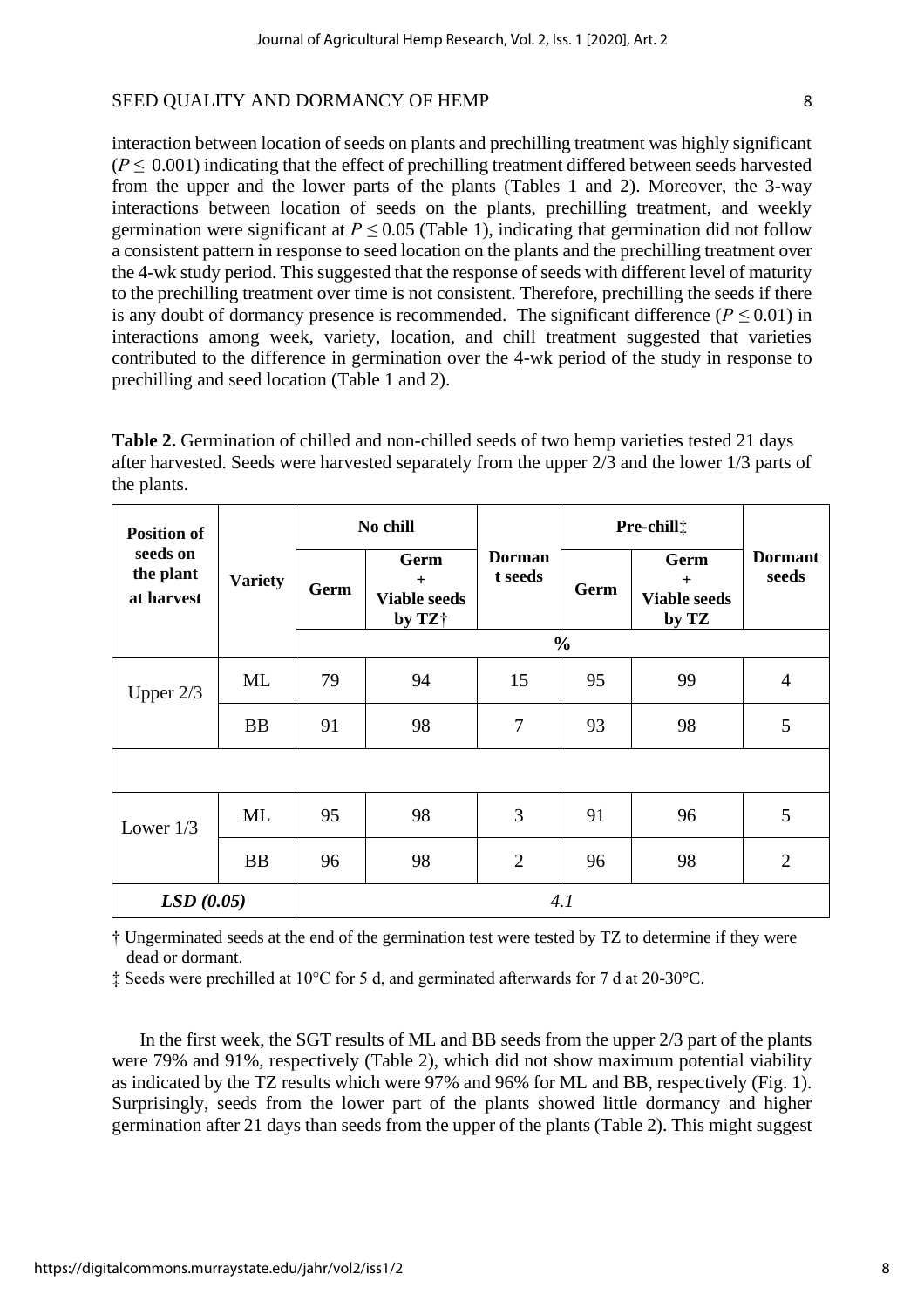the presence of short lived dormancy in ML and BB. It may also be attributed to the random distribution of dormancy seeds within the seed lot from where the 400 seeds were used for the SGT. The seed used for the SGT happened to have a low number of dormant seeds. It is worthy to note that viability and vigor were tested three weeks after seeds were harvested, therefore, some after ripening had happened to the seeds before the beginning of testing.

The germination test results were lower than the TZ results in newly harvested seeds while dormancy was at its peak. The difference between TZ and SGT results was probably because of dormancy. The dormancy observed in the hemp seeds was not unusual as different species and varieties may have different levels of dormancy (Soares et al., 2016). In our study, TZ tests were conducted on the ungerminated seeds at the end of the SGT to determine whether they did not germinate because they were dead or dormant. Results showed that ML had more dormant seeds than BB, especially for non-chilled seed (Table 2). Apparently, prechilling treatment was effective in breaking dormancy (Table 2). The percentage of germination of seeds that received prechilling treatment was similar to the TZ test results for both ML and BB (Fig. 1 and Table 2). Some crops are known to exhibit various levels of dormancy, especially for newly harvested seeds (Soares et al., 2016). This type of dormancy disappears gradually over time by a physiological phenomenon called "after ripening" (Copeland and McDonald, 2001). The maximum germination potential of such seeds is attained when the dormancy is completely broken. Since all viable seeds are stained red in the TZ test regardless of the dormancy level, it is not uncommon to observe higher TZ results than that of SGT in newly harvested seeds. In SGT, some seeds may not reach maximum germination potential because of dormancy, therefore the TZ test is a useful tool to differentiate between viable and nonviable seeds when seeds are dormant.

The germinability of seeds from the upper and the lower parts of the plants were similar in ML and BB from 28 d to 42 d after harvest (Table 3). The germination of non-chilled seeds of ML harvested from the upper 2/3 part of the plants ranged between 93-97%, compared to 92- 98% for the lower 1/3 part of the plants.

Similar results were obtained for the prechilled seeds, where the germination ranged between 94-96% in the upper 2/3 of the plants, and 92-98% in the lower 1/3 of the plants. Similar germination results were observed in BB (Table 3). The high germination 28 d to 42 d after harvest suggested that the dormancy of most seeds had been broken by after ripening, and that ML and BB have short-lived dormancy periods. The similarity in germination between non-chilled and prechilled seeds after 28 d of harvest was a clear indication of the short-lived dormancy in these two varieties (Table 3). As such, the prechilling treatment becomes optional five weeks after harvest, since no increase in germinability was observed. Nonetheless, if there is any doubt that seeds might have dormancy, or the age of seeds is not known, prechilling is recommended to obtain maximum potential germination. Even if prechilling treatment did not increase germinability, it was observed that prechilled seeds of perennial ryegrass grew faster and more uniform than non-chilled seeds (Elias and Garay, 2008). In general, the SGT gives more accurate determination of seed viability than the TZ test because the physiological development of root and shoot structures is evaluated rather than just evaluating the color reaction of enzymatic activities in seeds, which can be more subjective in comparison with evaluating actual seedlings.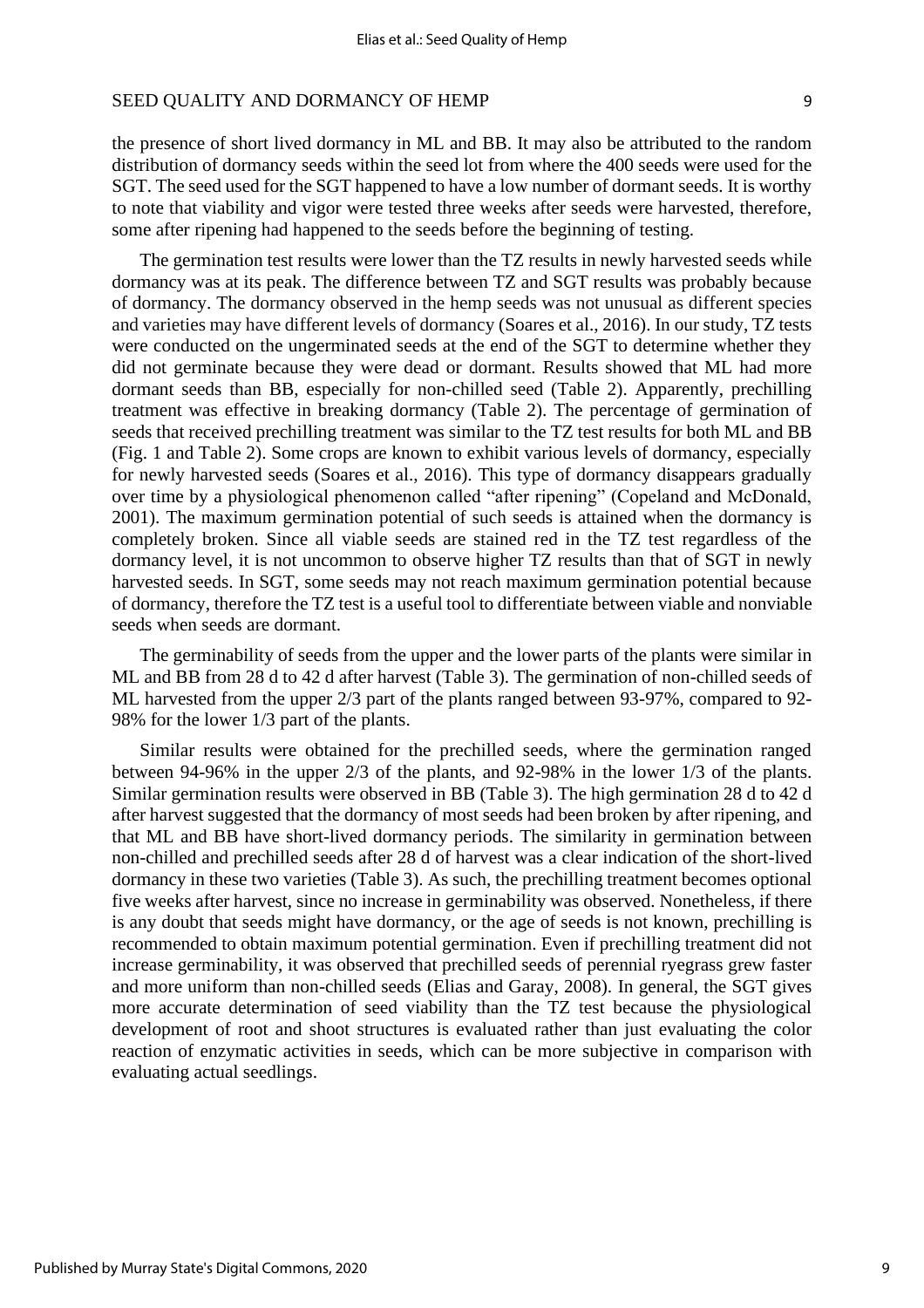| <b>Position of</b><br>seeds on<br>the plant<br>at harvest | <b>Variety</b> | Days after harvest |                                                              |    |    |    |    |  |
|-----------------------------------------------------------|----------------|--------------------|--------------------------------------------------------------|----|----|----|----|--|
|                                                           |                | 28                 |                                                              | 35 |    | 42 |    |  |
|                                                           |                |                    | No chill† Pre-chill† No chill Pre-chill  No chill  Pre-chill |    |    |    |    |  |
| Upper $2/3$                                               | ML             | 97                 | 94                                                           | 94 | 96 | 93 | 94 |  |
|                                                           | <b>BB</b>      | 93                 | 94                                                           | 93 | 96 | 90 | 92 |  |
|                                                           |                |                    |                                                              |    |    |    |    |  |
| Lower $1/3$                                               | ML             | 98                 | 98                                                           | 95 | 92 | 92 | 92 |  |
|                                                           | <b>BB</b>      | 98                 | 95                                                           | 96 | 93 | 95 | 95 |  |
| LSD(0.05)                                                 |                | 2.4                |                                                              |    |    |    |    |  |

**Table 3.** Germination test results (%) of chilled and non-chilled seeds of two hemp varieties tested 28-42 days after harvested. Seeds were harvested separately from the upper 2/3 and the lower 1/3 part of the plants.

† Seeds were prechilled at 10°C for 5 d, and germinated for 7 d at 30-30°C. No TZ test was performed at the end of the germination tests on the seeds that did not germinate.

## **Vigor Tests**

**Accelerated aging test (AAT):** Preliminary trials were conducted using varied combinations of temperatures (ranging from 41to 45°C) and time span (ranging from 24 to 72 h) to determine the AAT parameters. It was found that 43°C for 48 h is suitable to differentiate among seeds with different quality levels. The ANOVA showed that neither varieties nor location of seeds on the plant significantly ( $P \le 0.05$ ) affected seed vigor as measured by the AAT (Table 1). However, the interaction between these two factors was highly significant  $(P \le 0.001)$ , indicating that germination of seeds harvested from the upper and the lower parts of the plants did not show a similar pattern in ML and BB (Fig. 2). For example, the AAT result of ML was better in seeds from the lower part of the plants (70%) than from the upper part (64%), and vice versa in BB (Fig. 2). Seeds from the lower 1/3 part of the plants were harvested 7 d after the upper 2/3 of the plant, which gave seeds time to catch up with maturation, and thus improving their quality. In addition, random sampling variation and variability in vigor within individual seeds within the same seed sample may have contributed to the inconsistency in germination and vigor between the upper and the lower parts of the plants, and between varieties as well.

The AAT results suggested seed vigor from the lower part of hemp plants can be improved if harvest is delayed by 7 d. This will give seeds in the lower part of the plants an opportunity to mature. However, delaying harvest may result in increasing seed shattering from the upper part of the plants, especially under warm, dry, windy conditions. Therefore, finding the balance between maximum seed yield, optimum maturity, and minimum shattering is critical when determining the optimum harvest date.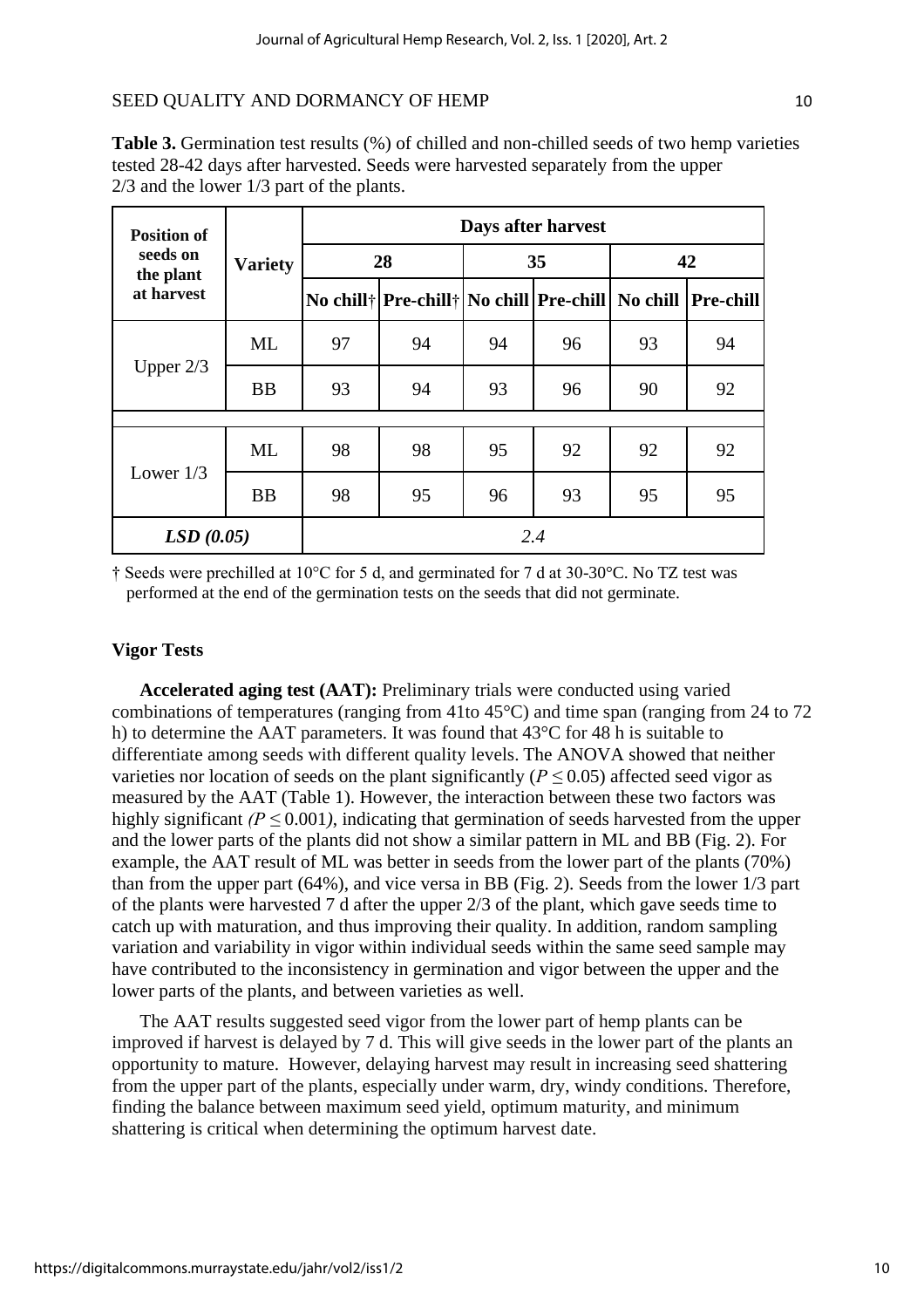

 **Figure 2.** Vigor by accelerated aging test (AAT) of seeds harvested separately from the upper 2/3 and the lower 1/3 of the plants of Merlot (ML) and Berry Blossom (BB) hemp varieties. Means (columns) overlapped bars are not significantly different from each other  $(P \le 0.05)$ .

When the TZ test was conducted on the ungerminated seeds at the end of the AAT, it was found that 19-25% of the remaining seeds were viable (data not shown). This suggests that the stress caused by high temperature and RH in the AAT may have induced secondary dormancy, where seeds did not germinate after being exposed to such adverse conditions. This might also explain the low AAT results compared to the initial quality of seeds which ranged between 97- 98% by the TZ test.

**Speed of germination index (SGI):** Number of germinated seeds was counted daily starting from day two until the end of germination test (day 7). Data for the SGI were collected in the first two weeks of study, i.e., seeds that was planted after 21 and 28 d after harvest. The ANOVA showed that neither varieties nor location of seeds on the plant significantly affected ( $P \leq 0.05$ ) SGI, but prechilling treatment significantly ( $P \leq 0.001$ ) improved speed of germination (Table 1 and Fig. 3). The interactions among seed location in the plants (i.e., upper and lower parts), prechill treatment, and variety were significant ( $P \le 0.001$ ), indicating that the speed of germination of seeds of different varieties, from different locations on the same plant, whether or not they were chilled, they did not necessarily follow similar pattern (Table 1).

In the first week, the average SGI of non-chilled seeds of ML and BB ranged between 15- 19, whereas the average SGI of chilled seeds ranged between 38-43 (Fig. 3).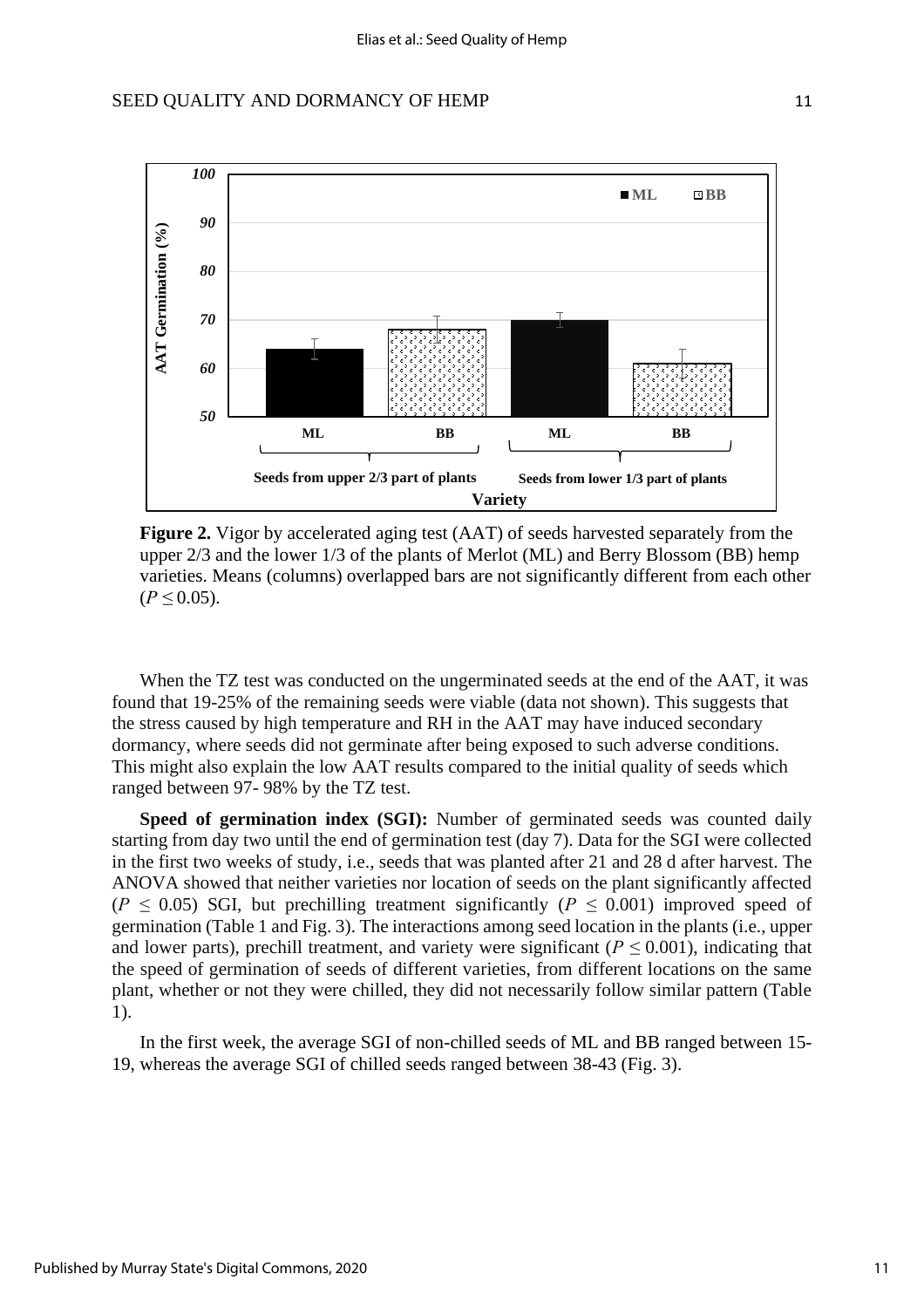

**Figure 3.** Speed of germination index (SGI) of seeds harvested separately from the upper  $2/3$ and the lower 1/3 parts of the plants of chilled and no-chilled seeds averaged over two hemp varieties. Means (columns) with overlapped bars are not significantly different from each other ( $P$  ≤ 0.05).

These results indicate that the emergence of chilled seed was significantly faster than nonchilled seeds. Similar trend was observed in seeds planted at week two, where the average SGI of non-chilled seeds ranged between 16-24, and ranged between 29-45 for chilled seeds (Fig. 3).

Prechilling treatment at 10°C for 5d was adequate in breaking seed dormancy. In addition to breaking dormancy, prechilling serves as hydropriming because during prechilling, the germination enzymes start to be activated and the stored food begins to break down and move into the embryonic axes. Once seed is moved to warmer temperature, i.e., 20-30°C, it grows fast and uniformly. This agrees with a report by Elias and Garay (2008) who observed that prechilled seeds of perennial ryegrass grow faster and more uniform than non-chilled seeds.

## **CONCLUSIONS**

ML and BB hemp varieties had high initial seed quality as indicated by the TZ viability test. The difference in seed size between the two varieties did not affect seed quality. Both varieties had short-lived dormancy of approximately 35-42 d. The germination test results were lower than the TZ results in newly harvested seeds while dormancy was at its peak. The prechilling treatment at 10°C for 5 d was effective in breaking the dormancy. We recommend prechilling newly harvested seeds and whenever the age of seeds is not known at 10°C for 5 d before the standard germination test to break dormancy and achieve maximum germination.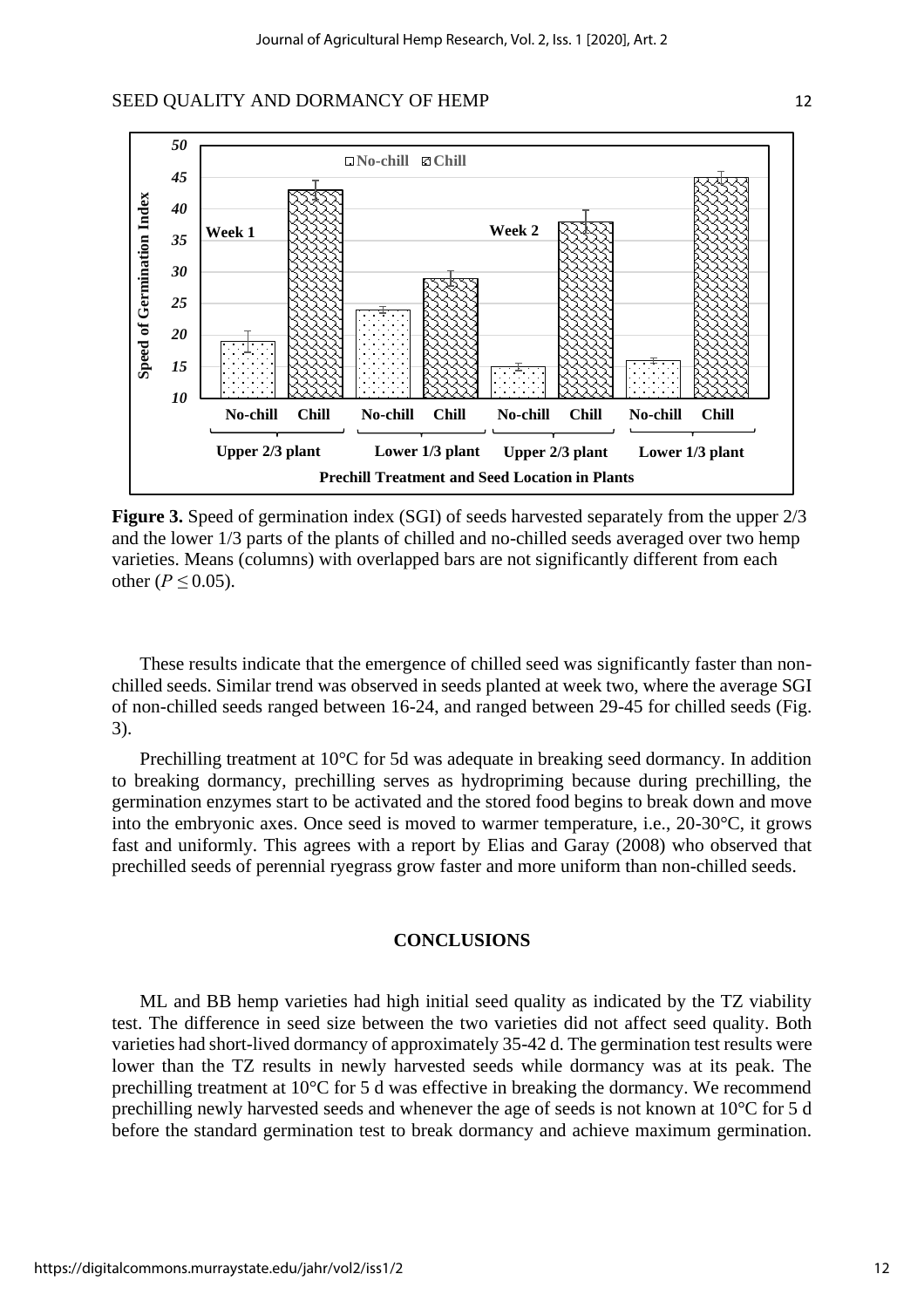The AAT at 43<sup>o</sup>C for 48h, followed by germination at 20-30<sup>o</sup>C for 7 d was a good indicator of seed vigor. The results suggested that delaying harvest seeds by 7 d would give the lower part of hemp plant time to mature; and improved the overall quality of seeds. This makes the whole plant, upper and lower parts, available for harvest, increasing the yield by 1/3 because the current practice of some hemp farming systems is to harvest only the upper 2/3 part of the plants to avoid the underdeveloped seeds from the lower part.

## **REFERENCES**

- AOSA. 2019. Rules for Testing Seeds. Vol. 1. Principles and procedures. Association of Official Seed Analysts. Washington, D.C. [aosa@aosaseed.com.](about:blank)
- AOSA. 2010. Tetrazolium Testing Handbook. Association of Official Analysts. Washington D.C. [aosa@aosaseed.com.](about:blank)
- AOSA. 2009. Seed Vigor Testing Handbook. Association of Official Seed Analysts. Washington D.C. [aosa@aosaseed.com.](about:blank)
- [Amaducci, S., D. Scordia, F.H. Liu, Q. Zhang, H. Guo, G. Testa,](https://www.sciencedirect.com/science/article/pii/S0926669014003987#!) and [S.L. Cosentino.](https://www.sciencedirect.com/science/article/pii/S0926669014003987#!) 2015. Key cultivation techniques for hemp in Europe and China. [Industrial Crops and Products.](https://www.sciencedirect.com/science/journal/09266690) Elsevier, [68:](https://www.sciencedirect.com/science/journal/09266690/68/supp/C) 2-16.
- [Barkley, N. A., H. D. Upadhyaya, B. Liao, and C. Holbrook.](https://www.sciencedirect.com/science/article/pii/B9781630670382000034#!) 2016. [Peanuts:](https://www.sciencedirect.com/science/book/9781630670382) Genetics, Processing, and Utilization. *In* Global Resources of Genetic Diversity in Peanut. Chapter 3: p. 67-109. AOCS Press. [https://doi.org/10.1016/B978-1-63067-038-2.00003-4.](https://doi.org/10.1016/B978-1-63067-038-2.00003-4)
- Baskin,C., and J.Baskin. 2014. Seeds: Ecology, Biogeography, and Evolution of Dormancy and Germination. 2nd ed. Academic Press.
- Bócsa, I., and M. Kraus. 1998. The cultivation of hemp. Botany, varieties, cultivation and harvesting hemp tech. Sebastopol, CA, USA.
- Bouloc, P. 2013. Hemp: Industrial Production and Uses. CABI.
- Canadian Hemp Trade Alliance (CHTA). 2019. Hemp Production eGuide. [http://www.hemptrade.ca/eguide/background/the-hemp-plant.](http://www.hemptrade.ca/eguide/background/the-hemp-plant)
- Chase, M. 1998. M. The angiosperm phylogeny group: an ordinal classification for the families of flowering plants. Ann. Missouri Bot. Gard., 85 (1998), *pp*. 531-553.
- Copeland, L.O., and M.B. McDonald. 2001. Principles of Seed Science and Technology. 4<sup>th</sup> ed. Springer Publishing.
- Elias, S.G., and A.E. Garay. 2008. Effect of pre-chilling treatment on the germination and fluorescence of perennial ryegrass. *In* W. C. Young III (ed.), Seed Prod. Res. at Oregon State Univ. Dep. of Crop and Soil Sci. Ext/Crs 127.
- Elias, S.G., L.O. Copeland, M.B. McDonald, and R.Z. Baalbaki. 2012. Seed Testing: Principles and Practices. Michigan State University Press.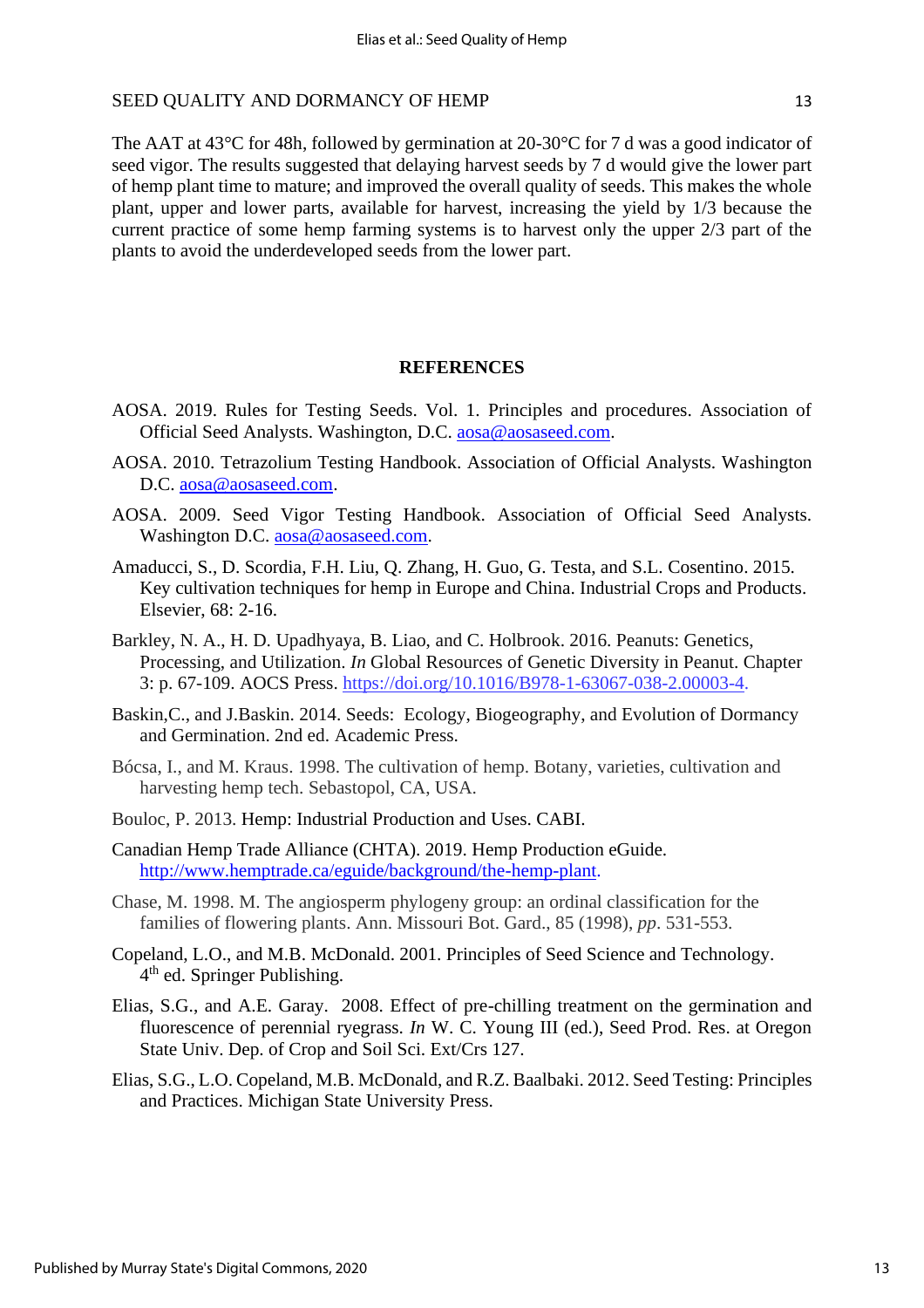- Elias, S.G. 2018. The importance of using high quality seeds in agriculture systems. Agri. Res. & Tech. Open Access J. 15(4): 555961. DOI: [10.19080/ARTOAJ.2018.15.555961.](http://dx.doi.org/10.19080/ARTOAJ.2018.15.555961)
- Elias, S.G., and A.E. Garay. 2008. Effect of pre-chilling treatment on the germination and fluorescence of perennial ryegrass. *In* W. C. Young III (ed.), *Seed Production Research at Oregon State University*. Department of Crop and Soil Science Ext/Crs 127, 3/08.
- Elias, S.G., and A. Garay. 2004. Tetrazolium, a fast reliable test to determine seed viability. A special publication by Oregon State University Seed Laboratory. Corvallis, OR, USA. [http://seedlab.oregonstate.edu/publications.](http://seedlab.oregonstate.edu/publications)
- Elias, S. G. and L. O. Copeland. 2001. Physiological and harvest maturity of canola in relation to seed quality. Agron. J. 93: 1054-1058.
- Hemp History. 2019. Hemp Industries Association. [https://www.thehia.org/history.](https://www.thehia.org/history)
- International Seed Testing Association. 2019. Rules for Testing Seeds. ISTA. Bassersdorf Switzerland.
- Jovičić, D., Z. Nikolić, V. Sikora, G. Tamindžić, G. Petrović, M. Ignjatov, and D. Milošević. 2019. Comparison of methods for germination testing of Cannabis sativa seed. Ratar. Povrt. 56 (3): 71-75.
- Johnson, R. 2018. Hemp as an Agricultural Commodity Specialist in Agricultural Policy. Congressional Research Service Repot. [https://fas.org/sgp/crs/misc/RL32725.pdf.](https://fas.org/sgp/crs/misc/RL32725.pdf)
- Maguire, J. 1962. Speed of germination-aid in selection and evaluation for seedling emergence and vigor. Crop Sci. 2:175-177.
- Mark, T.B., and W. Snell. 2019. Economic issues and perspectives for industrial hemp. Chap 7 *In*: Industrial Hemp as a Modern Commodity Crop. Williams, D.W. (ed.). American Society of Agronomy. Madison, WI.
- Meier, U. 2001. Growth Stages of Mono- and Dicotyledonous Plants: BBCH-Monograph. (ed.) 158 p. [http://pub.jki.bund.de/index.php/BBCH/issue/view/161.](http://pub.jki.bund.de/index.php/BBCH/issue/view/161)
- Mishchenko, S., J. Mokher, I. Laiko, N. Burbulis, H. Kyrychenko, S. Dudukova. 2017. Phenological growth stages of hemp (*Cannabis sativa* L.): Codifcation and description according to the BBCH scale. ŽEMĖS ŪKIO MOKSLAI. T. 24. Nr. 2. P. 31–36.
- [Nleya,](https://www.sciencedirect.com/science/article/pii/B9780123944375001935#!) T., [A.Vandenberg, F.L.Walley,](https://www.sciencedirect.com/science/article/pii/B9780123944375001935#!) and [D.Deneke.](https://www.sciencedirect.com/science/article/pii/B9780123944375001935#!) 2016. Lentil: Agronomy. [Encyclopedia of Food Grains. 2nd ed. V](https://www.sciencedirect.com/science/referenceworks/9780123947864)ol. 4: 223-230. Elsevier Ltd. <https://doi.org/10.1016/B978-0-12-394437-5.00193-5>*.*
- Salentij[n, E.M.,](https://www.ncbi.nlm.nih.gov/pubmed/?term=Salentijn%20EM%5BAuthor%5D&cauthor=true&cauthor_uid=31156677) [J. Petit,](https://www.ncbi.nlm.nih.gov/pubmed/?term=Petit%20J%5BAuthor%5D&cauthor=true&cauthor_uid=31156677) and [L.M. Trindade.](https://www.ncbi.nlm.nih.gov/pubmed/?term=Trindade%20LM%5BAuthor%5D&cauthor=true&cauthor_uid=31156677) 2019. The complex interactions between flowering behavior and fiber quality in hemp. Frontiers in Plant Sci. 10:614.
- [Small, E., and](https://www.tandfonline.com/author/Small%2C+Ernest) [B. Brookes.](https://www.tandfonline.com/author/Brookes%2C+Brenda) 2012. Temperature and moisture content for storage maintenance of germination capacity of seeds of industrial hemp, marijuana, and ditch weed forms of *Cannabis sativa.* J. Natural Fibers. 9(4): 240-255. [https://doi.org/10.1080/15440478.2012.737179.](https://doi.org/10.1080/15440478.2012.737179)
- [Soares,](https://agsci.oregonstate.edu/biblio?f%5Bauthor%5D=26251) V.N., S.G. [Elias, G](https://agsci.oregonstate.edu/biblio?f%5Bauthor%5D=26256).I. [Gadotti, A](https://agsci.oregonstate.edu/biblio?f%5Bauthor%5D=26261).E. [Garay,](https://agsci.oregonstate.edu/biblio?f%5Bauthor%5D=26266) and F.A. [Villela, F.A.](https://agsci.oregonstate.edu/biblio?f%5Bauthor%5D=26271) 2016. [Can the](https://cropandsoil.oregonstate.edu/biblio/can-tetrazolium-test-be-used-alternative-germination-test-determining-seed-viability-grass)  [Tetrazolium Test be Used as an Alternative to the Germination Test in Determining Seed](https://cropandsoil.oregonstate.edu/biblio/can-tetrazolium-test-be-used-alternative-germination-test-determining-seed-viability-grass)  [Viability of Grass Species?](https://cropandsoil.oregonstate.edu/biblio/can-tetrazolium-test-be-used-alternative-germination-test-determining-seed-viability-grass) Crop Sci. 56: 1-9.